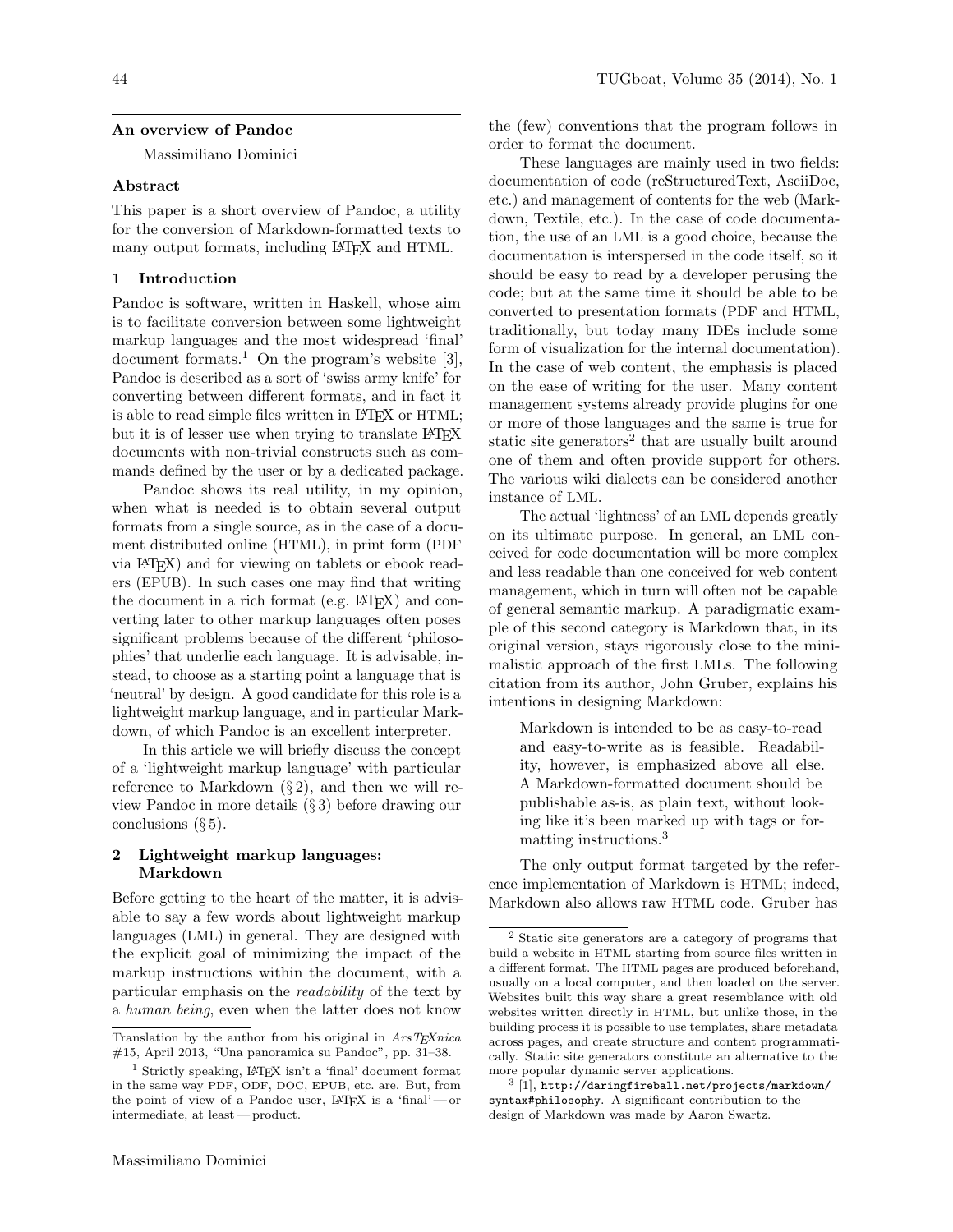| Element                                | Markdown                    | LATFX                                | <b>HTML</b>                                                     |
|----------------------------------------|-----------------------------|--------------------------------------|-----------------------------------------------------------------|
| Links                                  | [link] (http://example.net) | \href{link}{%<br>http://example.net} | <a href="http://example.net/"><br/><math>link</math> /a&gt;</a> |
| Emphasis                               | _emphasis_<br>*emphasis*    | \emph{emphasis}<br>\emph{emphasis}   | <em>emphasis</em><br><em>emphasis</em>                          |
| Strong emphasis ${\sf \_strut\_strut}$ | **strong**                  | \textbf{strong}<br>\textbf{strong}   | <strong>strong</strong><br><strong>strong</strong>              |
| Verbatim                               | 'printf $()$ '              | \verb printf()                       | <code>printf()</code>                                           |
| Images                                 | $[Allt]$ (/path/to/img.jpg) | \includegraphics{img}                | <img <br="" src="/path/to/img.jpg"/> $alt="Alt"$ />             |

|  |  | Table 1: Markdown syntax: inline elements. |  |  |  |
|--|--|--------------------------------------------|--|--|--|
|--|--|--------------------------------------------|--|--|--|

| Element        | Markdown                                                                                                                                                                                                            | LATFX                                                                                             | <b>HTML</b>                                                                                                       |
|----------------|---------------------------------------------------------------------------------------------------------------------------------------------------------------------------------------------------------------------|---------------------------------------------------------------------------------------------------|-------------------------------------------------------------------------------------------------------------------|
| Sections       | # Title #<br>## Title ##                                                                                                                                                                                            | \section{Title}<br>\subsection{Title}                                                             | <h1>Title</h1><br><h2>Title</h2>                                                                                  |
|                | .                                                                                                                                                                                                                   | .                                                                                                 | .                                                                                                                 |
| Quotation      | > This paragraph<br>$>$ will show<br>> as quote.                                                                                                                                                                    | \begin{quote}<br>This paragraph<br>will show<br>as quote.<br>\end{quote}                          | <blockquote><p><br/>This paragraph<br/>will show<br/>as quote.<br/></p></blockquote>                              |
| <b>Itemize</b> | * First item<br>* Second item<br>* Third item                                                                                                                                                                       | \begin{itemize}<br>\item First item<br>\item Second item<br>\item Third item<br>\end{itemize}     | $\langle$ ul><br><li>First item</li><br><li>Second item</li><br><li>Third item</li><br>$\langle \text{ul}\rangle$ |
|                | Enumeration 1. First item<br>2. Second item<br>3. Third item                                                                                                                                                        | \begin{enumerate}<br>\item First item<br>\item Second item<br>\item Third item<br>\end{enumerate} | $01>$<br><li>First item</li><br><li>Second item</li><br><li>Third item</li><br>$\langle$ /ol>                     |
| Verbatim       | Text paragraph.                                                                                                                                                                                                     | Text paragraph.                                                                                   | <p>Text paragraph.</p>                                                                                            |
|                | grep $-i \sqrt{\$ <file< td=""><td>\begin{verbatim}<br/>grep <math>-i</math> '\\$' <file<br>\end{verbatim}</file<br></td><td><pre><code><br/>grep <math>-i \wedge</math>\$' &lt;file<br/></code></pre></td></file<> | \begin{verbatim}<br>grep $-i$ '\\$' <file<br>\end{verbatim}</file<br>                             | <pre><code><br/>grep <math>-i \wedge</math>\$' &lt;file<br/></code></pre>                                         |

always adhered to these initial premises and has consistently refused to extend the language beyond the original specifications. This stance has caused a proliferation of variants, so that every single implementation constitutes an 'enhanced' version. Famous websites like GitHub, reddit and Stack Overflow, all support their own Markdown flavour; and the same is true for conversion programs like MultiMarkdown or Pandoc itself, which also introduce new output formats. It's not necessary, here, to examine the details of the different flavours; the reader can get an idea of the basic formatting rules from tables 1 and 2. Of course, in the reference implementation there is no LATEX output, so I have provided the most logical translation. In the following sections we will see how Pandoc works in practice.

#### 3 An overview of Pandoc

As mentioned in the introduction, Pandoc is primarily a Markdown interpreter with several output formats: HTML, LATEX, ConTEXt, DocBook, ODF, OOXML, other LMLs such as AsciiDoc, reStructured-Text and Textile (a complete list can be found in [3]). Pandoc can also convert, with severe restrictions,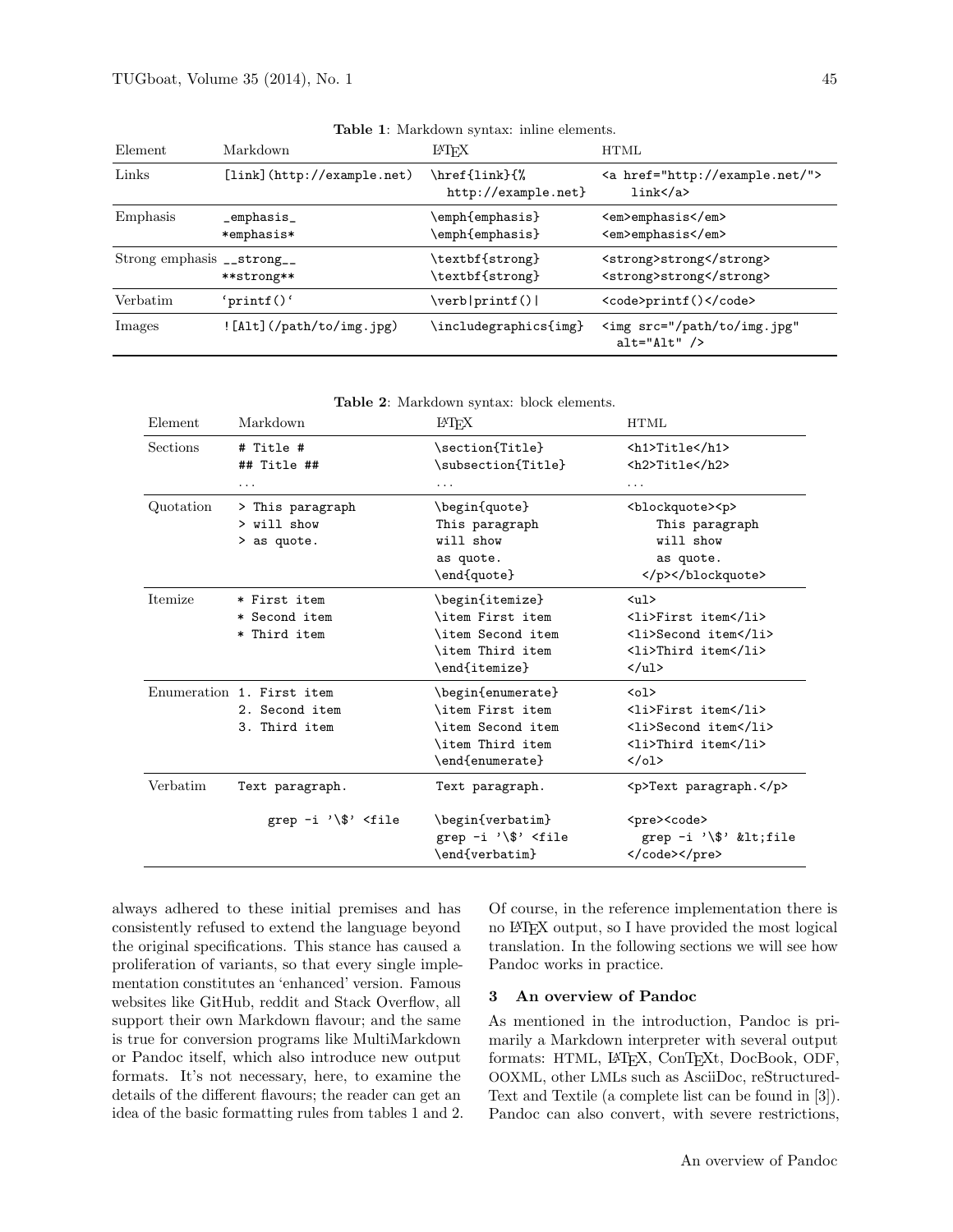a source file in LATEX, HTML, DocBook, Textile or reStructuredText to one of the aforementioned output formats. Moreover it extends the syntax of Markdown, introducing new elements and providing customization for the elements already available in the reference implementation.

# 3.1 Markdown syntax extensions

Markdown provides, by design, a very limited set of elements. Tables, footnotes, formulas, and bibliographic references have no specific markup in Markdown. The author's intent is that all markup exceeding the limits of the language should be expressed in HTML. Pandoc maintains this approach (and, for LATEX or ConTEXt output, allows the use of raw TEX code) but makes it unnecessary, since it introduces many extensions, giving the user proper markup for each of the elements mentioned above. In the following paragraphs we'll take a look at these extensions.

Metadata Metadata for title, author and date can be included at the beginning of the file, in a text block, each preceded by the character %, as in the following example.

```
% Title
% First Author; Second Author
% 17/02/2013
```
The content for any of these elements can be omitted, but then the respective line must be left blank (unless it is the last element, i.e. the date).

```
% Title
%
% 17/02/2013
%
% First Author; Second Author
% 17/02/2013
```
% Title % First Author; Second Author

Since version 1.12 metadata support has been substantially extended. Now Pandoc accepts multiple metadata blocks in YAML format, delimited by a line of three hyphens  $(--)$  at the top and a line of three hyphens  $(--)$  or three dots  $( \ldots )$  at the bottom.<sup>4</sup> This gives the user a high level of flexibility in setting and using variables for templates (see section 3.1).

YAML structures metadata in arrays, thus allowing for a finer granularity. The user may specify in his source file the following code:

#### -- author:

```
- name: First Author
- affiliation: First Affiliation
- name: Second Author
- affiliation: Second Affiliation
---
and then, in the template
$for(author)$
$if(author.name)$
$author.name$
$if(author.affiliation)$ ($author.affiliation$)
$endif$
$else$
$author$
$endif$
```
\$endfor\$

to get a list of authors with (if present) affiliations.

As we will see in section 3.1, a YAML block can also be used to build a bibliographic database.

Footnotes Since the main purpose of Markdown and its derivatives is readability, the mark and the text of a footnote should usually be split. It is recommended to write the footnote text just below the paragraph containing the mark, but this is not strictly required: the footnotes could be collected at the beginning or at the end of the document, for instance. The mark is an arbitrary label enclosed in the following characters:  $[\hat{\ } \dots]$ . The same label, followed by ':' must precede the footnote text.

When the footnote text is short, it is possible to write it directly inside the text, without the label. The output from all the footnotes is collected at the end of the document, numbered sequentially. Here is an example of the input:

```
Paragraph containing[^longnote] a
footnote too long to be written directly
inside the text.
```
[^longnote]: A footnote too long to be written inside the text without causing confusion.

### New paragraph.^[A short note.]

Tables Again, syntax for tables is based on considerations of readability of the source. The alignment of the cells composing the table is immediately visible in the alignment of the text with respect to the dashed line that divides the header from the rest of the table; this line must always be present, even when the header is void.<sup>5</sup> When the table includes cells with more than one line of text, it is mandatory

<sup>4</sup> YAML Ain't Markup Language, http://www.yaml.org/.

<sup>5</sup> In fact, it is the header, if present, or the first line of the table that sets the alignment of the columns. Aligning the remaining cells is not needed, but it is recommended as an aid for the reader.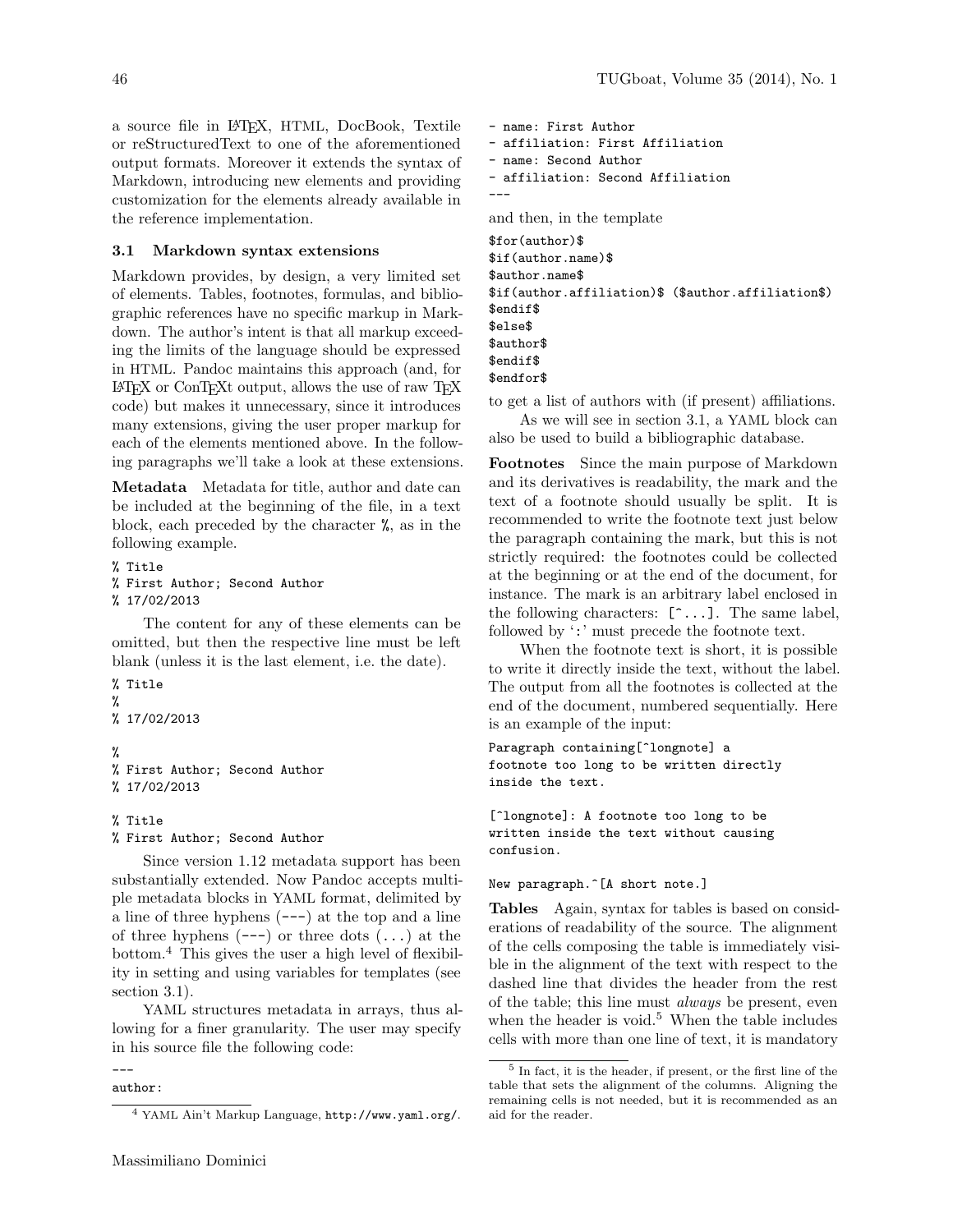to enclose it between two dashed lines. In this case the width of each column in the source file is used to compute the width of the equivalent column in the output table. Multicolumn or multirow cells are not supported. The caption can precede or follow the table; it is introduced by the markup ':' (alternatively: Table:) and must be divided from the table itself by a blank line:

| Right                    | Centered                   | Left                      |
|--------------------------|----------------------------|---------------------------|
| Text<br>aligned<br>right | Text.<br>aligned<br>center | Text.<br>aligned<br>left. |
| New cell                 | New cell                   | New cell                  |
|                          |                            |                           |

#### Table: Alignment

There's an alternative syntax to specify the alignment of the individual columns: divide columns with the character '|' and use the character ':' in the dashed line below the header to specify, through its placement, the column's alignment, as shown in the following example:

| Right          | Centered   Left     |          |
|----------------|---------------------|----------|
|                |                     |          |
| Text           | Text                | Text     |
|                | aligned   aligned   | aligned  |
| right   center |                     | left     |
|                |                     |          |
|                | New cell   New cell | New cell |

#### : Alignment by ':'

In the examples above, the cells cannot contain 'vertical' material (multiple paragraphs, verbatim blocks, lists). 'Grid' tables (see the example below) allow this, at the cost of not being to specify the column alignments.

| Text                                | Lists                | Code                       |  |
|-------------------------------------|----------------------|----------------------------|--|
| Paragraph.   * Item 1<br>Paragraph. | * Item 2<br>* Item 3 | \def\PD{%<br>\emph{Pandoc} |  |
| New cell                            | New cell             | New cell                   |  |
|                                     |                      |                            |  |

Figures As shown in table 1, Markdown allows for the use of inline images with the following syntax: ![Alternative text](/path/image)

where 'Alternative text' is the description that HTML uses when the image cannot be viewed. Pandoc adds to that one more feature: if the image is

divided by blank lines from the remaining text, it will be interpreted as a floating object with its own caption taken from the 'Alternative text'.

Listings In standard Markdown, verbatim text is marked by being indented by four spaces or one tab. To that, Pandoc adds the ability to specify identifiers, classes and attributes for a given block of 'verbatim' material. Pandoc will treat them in different ways, depending on the output format and the command line options; in some circumstances, they will simply be ignored. To achieve this, Pandoc introduces an alternative syntax for listings of code: instead of indented blocks, they are represented by blocks delimited by sequences of three or more tildes  $(***)$ or backticks  $(''')$ ; identifiers, classes and attributes must follow that initial 'rule', enclosed in braces. In the following example<sup>6</sup> we can see a listing of Python code with, in this order: an identifier, the class that marks it as Python code, another class that specifies line numbering and an attribute that marks the starting point of the numbering.

```
~~~ {#bank .python .numberLines startFrom="5"}
class BankAccount(object):
    def __init__(self, initial_balance=0):
        self.balance = initial_balance
    def deposit(self, amount):
        self.balance += amount
    def withdraw(self, amount):
        self.balance -= amount
    def overdrawn(self):
        return self.balance < 0
my_account = BankAccount(15)
my_account.withdraw(5)
print my_account.balance
~~~
```
It is possible to use identifiers, class and attributes for inline code, too:

### The return value of the 'printf'{.C} function is of type 'int'.

By default, Pandoc uses a simple verbatim environment for code that doesn't need highlighting and the Highlighting environment, defined in the template's preamble (see 3.1) and based on Verbatim from fancyvrb, when highlighting is needed. If the option --listings is given on the command line, Pandoc uses the lstlistings environment from listings every time a code block is encountered.

Formulas Pandoc supports mathematical formulas quite well, using the usual T<sub>EX</sub> syntax. Expressions enclosed in dollar signs will be interpreted as inline formulas; expressions in double dollar signs

 $6$  From http://wiki.python.org/moin/SimplePrograms.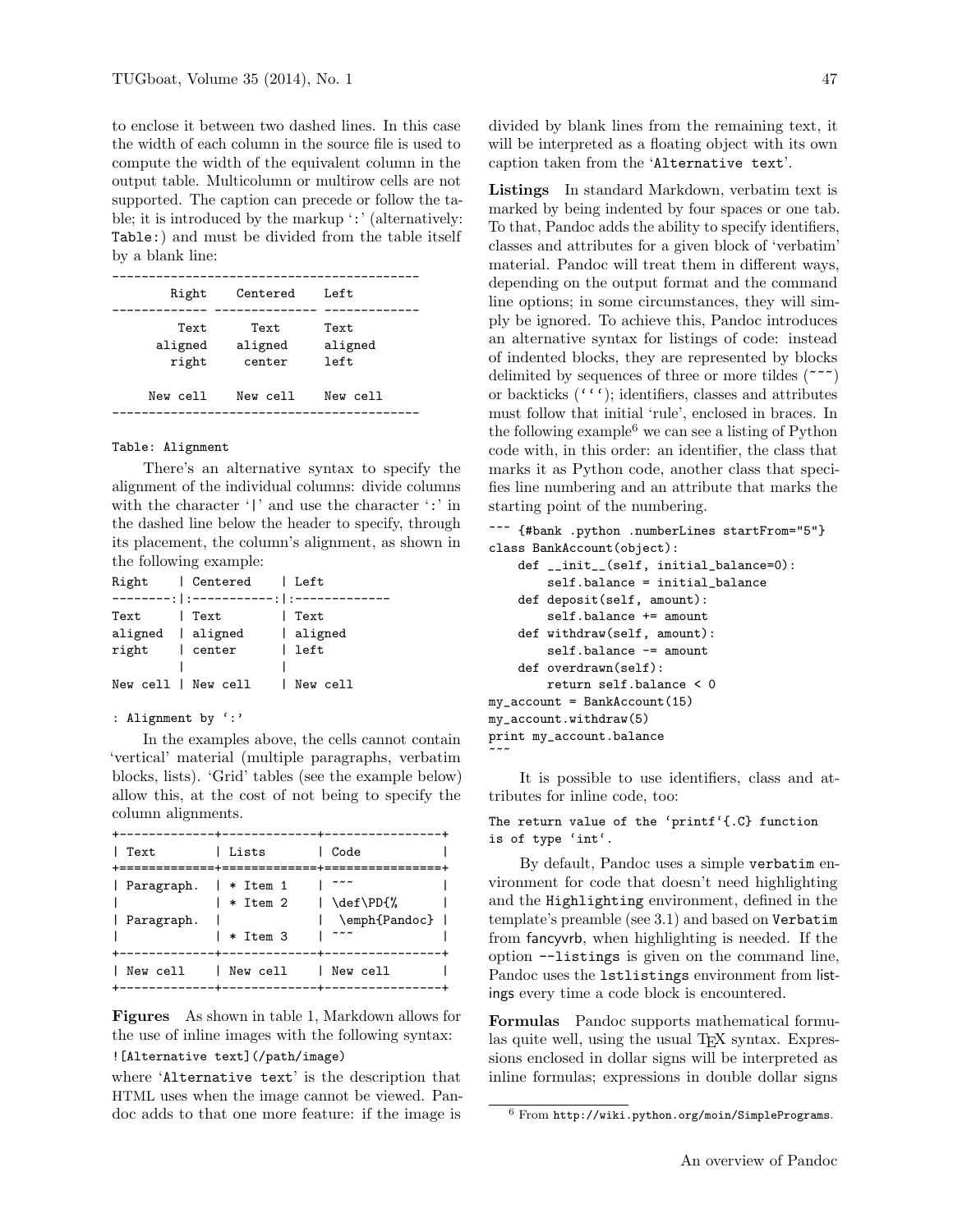will be interpreted as displayed formulas. This is all comfortably familiar to a T<sub>E</sub>X user.

The way these expressions will be treated depends on the output format. For TEX (LATEX/Con-TEXt) output, the expressions are passed without modifications, except for the substitution of the delimiters for display math:  $\[\ \cup \]$  instead of \$\$...\$\$. When HTML (or similar) output is required, the behavior is controlled by command line options. Without options, Pandoc will try to render the formulas by means of Unicode characters. Other options allow for the use of some of the most common JavaScript libraries for visualizing math on the web: MathJax, LaTeXMathML and jsMath. It is also possible, always by means of a command line switch, to render formulas as images or to encode them as MathML.<sup>7</sup>

Pandoc is also able to parse simple macros and expand them in output formats different from the supported TEX dialects. This feature, though, is only available in the context of math rendering.

Citations Pandoc can build a bibliography (and manage citations inside the text) using a database in any of several common formats (BibTEX, EndNote, ISI, etc.). The database file must always be specified as the argument of the option --bibliography. Without other options on the command line, Pandoc will include citations and bibliographic entries as plain text, formatted following the bibliographic style 'Chicago author–date'. The user may specify a different style by means of the option  $--csl$ , whose argument is the name of a CSL style file<sup>8</sup> and may also specify that the bibliographic apparatus will be managed by natbib or biblatex. In this case Pandoc will not include in the LATEX output citations and entries in extended form, but only the required commands. The options to get this behavior are, respectively, --natbib and --biblatex.

The user must type citations in the form [@key1; @key2;...] or @key1 if the citation should not be enclosed in round brackets. A dash preceding the label suppresses the author's name (when supported by the citation format). Bibliographic references are always placed at the end of the document.

```
---
references:
 author:
    family: Gruber
    given:
    - John
  id: gruber13:_markd
  issued:
    year: 2013
  title: Markdown
  type: no-type
  publisher: <http://daringfireball.net/
              projects/markdown/>
- volume: 32
  page: 272-277
  container-title: TUGboat
  author:
    family: Kielhorn
    given:
    - Axel
  id: kielhorn11:_multi
  issued:
    year: 2011
  title: Multi-target publishing
  type: article-journal
  issue: 3
...
```
Figure 1: A YAML bibliographic database (line break in the url is editorial).

Since version 1.12 native support for citations has been split from the core functions of Pandoc. In order to activate this feature, one must now use an external filter (--filter pandoc-citeproc, to be installed separately).<sup>9</sup>

A new feature is that bibliographic databases can now be built using the references field inside a YAML block. Finding the correct encoding for a YAML bibliographic database can be a little tricky, so it is recommended, if possible, to convert from an existing database in one of the formats recognized by Pandoc (among them BibTEX), using the biblio2yaml utility, provided together with the pandoc-citeproc filter. The YAML code for the first two items in this article's bibliography, created by converting the .bib file, is shown in figure 1.

A YAML field can be used also for specifying the CSL style for citations (csl field), or the external bibliography file, if required (bibliography field).

Raw code (HTML or T<sub>E</sub>X) All implementations of Markdown, of whichever flavour, allow for the use of raw HTML code, written without modifications in the output, as we mentioned in section 2. Pandoc extends this feature, allowing for the use of TEX raw code, too. Of course, this works only for LATEX/ ConT<sub>E</sub>Xt output.

<sup>7</sup> The web pages for these different rendering engines for math on the web are http://www.mathjax.org, http://math. etsu.edu/LaTeXMathML, http://www.math.union.edu/~dpvc/ jsmath and http://www.w3.org/Math.

 $8 \text{ CSL}$  (http://citationstyles.org), Citation Style Language, is an open format, XML-based, language to describe the formatting of citations and bibliographies. It is used in several citation managers, such as Zotero, Mendeley, and Papers. A detailed list of the available styles can be found in http://zotero.org/styles.

 $9$  The filter is not needed when using natbib or biblatex directly instead of the native support.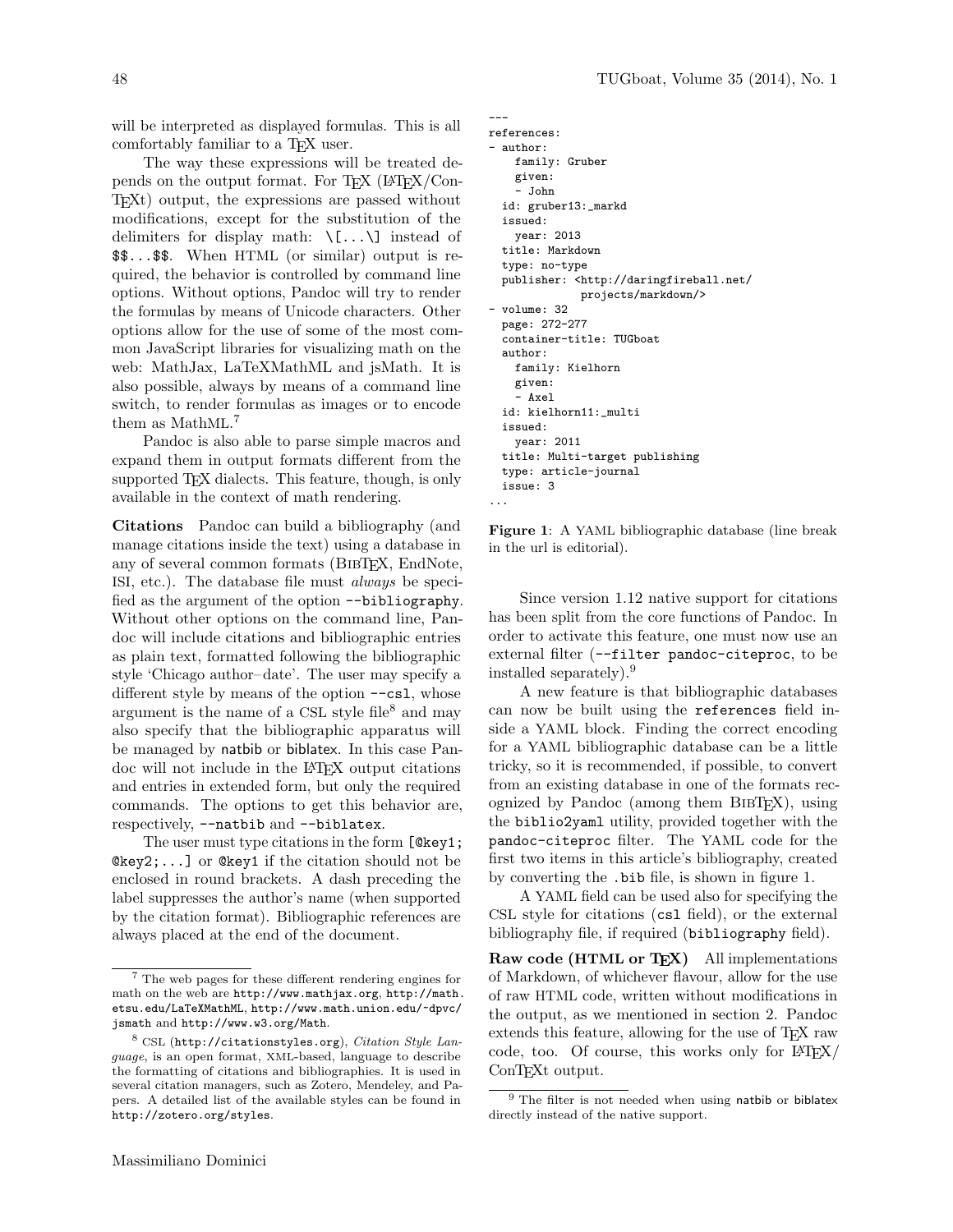```
1 \documentclass$if(fontsize)$[$fontsize$]$endif$
 2 {article}
 3 \usepackage{amssymb,amsmath}
 4 \usepackage{ifxetex}
 5 \ifxetex
 6 \usepackage{fontspec,xltxtra,xunicode}
 7 \defaultfontfeatures{Mapping=tex-text,
 8 Scale=MatchLowercase}
 9 \else
 10 \usepackage[utf8]{inputenc}
 11 \fi
 12 $if(natbib)$
 13 \usepackage{natbib}
 14 \bibliographystyle{plainnat}
 15 $endif$
 16 $if(biblatex)$
 17 \usepackage{biblatex}
 18 $if(biblio-files)$
 19 \bibliography{$biblio-files$}
 20 $endif$
 21 $endif$
     . . .
113 $body$
114
115 $if(natbib)$
116 $if(biblio-files)$
117 $if(biblio-title)$
118 $if(book-class)$
119 \renewcommand\bibname{$biblio-title$}
120 $else$
121 \renewcommand\refname{$biblio-title$}
122 $endif$
123 $endif$
124 \bibliography{$biblio-files$}
125 $endif$
126 $endif$
127 $if(biblatex)$
128 \printbibliography
129 $if(biblio-title)$[title=$biblio-title$]$endif$
130 $endif$
131 $for(include-after)$
132 $include-after$
133 $endfor$
```
134 \end{document}

Figure 2: Fragments of the default Pandoc v1.11 template for L<sup>AT</sup>FX.

Templates One of the most interesting features of Pandoc is the use of customized templates for the different output formats. For HTML-derived and TEX-derived output formats this can be achieved in two ways. First of all, the user may generate only the document 'body' and then include it inside a 'master' (for TEX output, with **\input** or **\include**). In this way, an *ad hoc* preamble can be built beforehand. This is in fact the default behaviour for

Pandoc; to obtain a complete document, including a preamble, the command line option --standalone (or its equivalent -s) is used.

It is also possible to build more flexible templates, useful for different projects with different features, providing for a moderate level of customization. As the reader can see in figure 2, a template is substantially a file in the desired output format (in this case LATEX) interspersed with variables and control flow statements introduced by a dollar sign. The expressions will be evaluated during the compilation and replaced by the resulting text. For instance, at line 113 of the listing in figure 2 we find the expression \$body\$, which will be replaced by the document body. Above, at lines 12–21, we can find the sequence of commands that will include in the final output all the resources needed to generate a bibliography by means of natbib or biblatex. This code will be activated only if the user has specified either --natbib or --biblatex on the command line. The code to print the bibliography can be found at the end of the listing, at lines 124–130.

In this way it is possible to define all the desired variables and the respective compiler options. The user can thus change the default template to specify, e.g., among the options that may be passed to the class, not only the body font, but a generic string containing more options.<sup>10</sup> We would replace the first line in the listing of figure 2 with the following:

```
\documentclass$if(clsopts)$[$clsopts$]$endif$
```

```
Then we can compile with the following options:
```

```
pandoc -s -t latex --template=mydefault \
  -V clsopts=a4paper,12pt -o test.tex test.md
given that we saved the modified template in the
current directory by the name mydefault.latex.
```
Since version 1.12, 'variables' can be replaced by YAML 'metadata', specified either inside the source file or on the command line using the -M option.

# 4 Problems and limitations

We've seen many nice features of Pandoc. Not surprisingly, Pandoc also has some limitations and shortcomings. Some of these shortcomings are tied to the particular LML used by Pandoc. For instance, Markdown doesn't allow semantic markup.<sup>11</sup> This kind of limitation can be addressed using an additional level

 $10$  This can be also be achieved via the variable \$fontsize. (Since Pandoc 1.12, the default LAT<sub>EX</sub> template includes separate variables for body font size, paper size and language, and a generic \$classoption variable for other parameters.)

<sup>&</sup>lt;sup>11</sup> This is not an issue necessarily pertinent to all LMLs since some of them provide methods to define objects that behave like LATEX macros, either through pre- or post-processing (txt2tags) or by taking advantage of conceptually close structures (the 'class' of a span in HTML, in Textile). In any case,